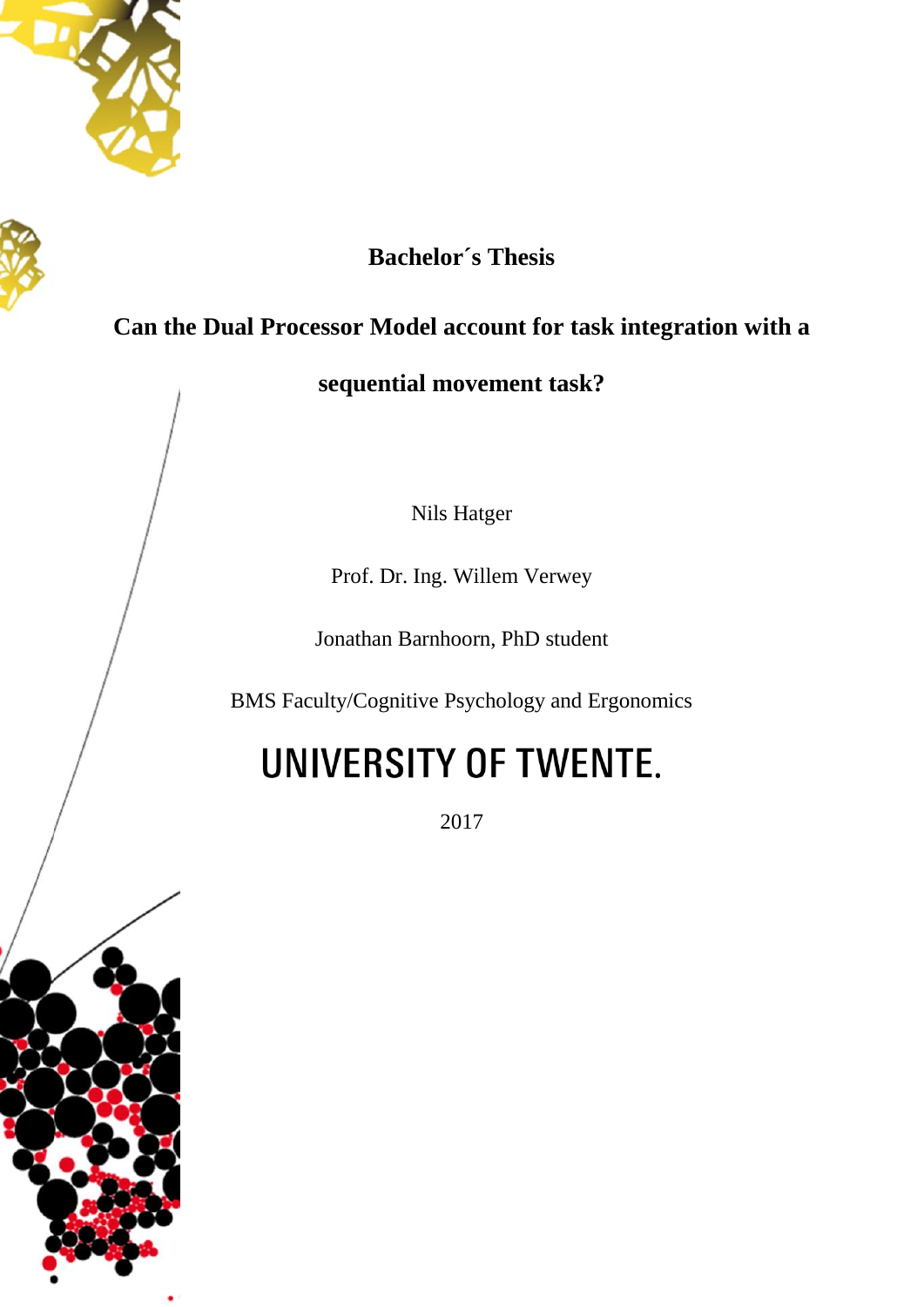# **Abstract**

The purpose of the present study is to elaborate on the Dual Processor Model by examining whether it is possible to integrate the discrete sequence production task with a tone counting task. In consequence of the integration, we expected task interference under novel task conditions. 24 participants practiced with the discrete sequence production task while they identified and counted tones at the same time. The tone could either be low or high-pitched and was presented simultaneously with the fifth stimulus. In the test phase, the practiced condition with the tone at position 5 (Tp5) was compared with two altered task conditions. In one condition (Tp3), the tone was presented simultaneously with the third stimulus, in the other condition (no-tone) the tone was removed. The results showed that there was no significant difference between the Tp5 and the Tp3 condition and therefore no task interference at Tp3 was observed. However, the no-tone condition was significantly slower than the Tp5 condition. We concluded that task integration did not take place and that the cognitive processor is probably able to gradually distribute processing recourses, which can operate as almost independent parallel processing units.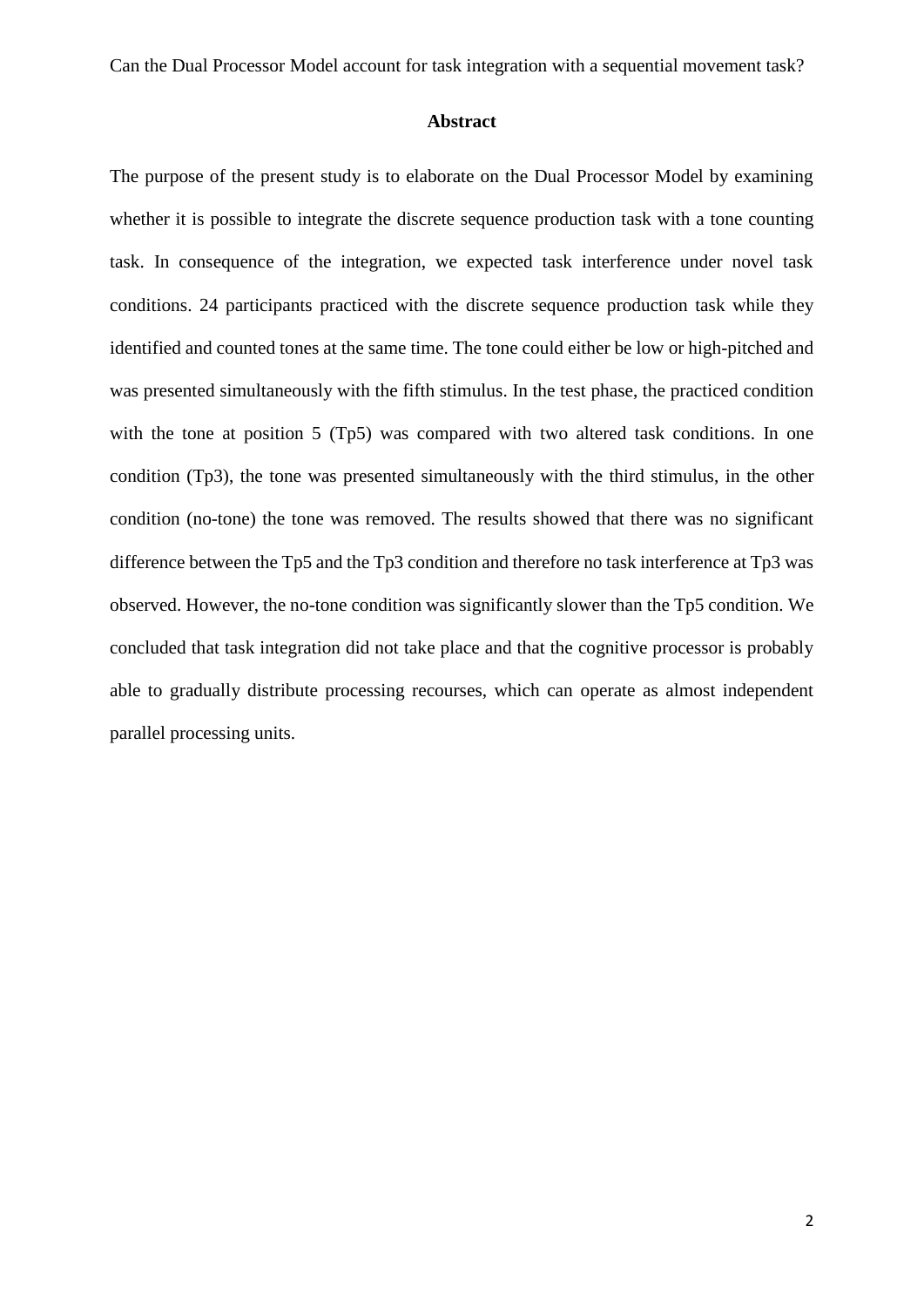# **Introduction**

Behaviour like driving a car obviously requires skilled sequential motor behaviour, like engaging the clutch and changing the gear fast and accurately. Over the last decades the development of skilled sequential motor behaviour has been studied thoroughly, for example via the discrete sequence production (DSP) task (Verwey, 1999). However, in real life situations it is often required to perform multiple tasks at the same time. Like performing the motor sequence of switching the gear while making the decision whether to overtake another car or not. For someone who starts driving it requires a lot of cognitive effort to engage in the multiple tasks, but after months of practice it becomes much easier.

Research on sequential movement production with the DSP task resulted in a cognitive model that explains the processes that underlie sequential movement production, the dual processor model (DPM) (Abrahamse, Ruitenberg, Kleine & Verwey, 2013). However, the model is not worked out in every detail. This study has the purpose to extend the knowledge base surrounding the DPM, by examining if it can account for the integration of the DSP task with a tone counting task. We will first outline the DSP task, then give a description of the DPM and finally propose how task integration could be possible.

# **The DSP task**

The discrete sequence production (DSP) task is a method to study sequential motor learning (Abrahamse, et al., 2013). In the DSP task, participants react to two sequences of 3-7 visual stimuli. The stimuli are rectangular placeholders on a monitor that successively get filled with green color. The participants react to the stimuli by pressing the spatially corresponding key on the keyboard. When participants begin to practice the DSP task, they first translate every single stimulus into the right response. If the sequence is repeated often enough, the series of single responses can gradually be represented by motor chunks (Abrahamse, et al., 2013). Motor chunks represent multiple single responses that are associated with each other and can then act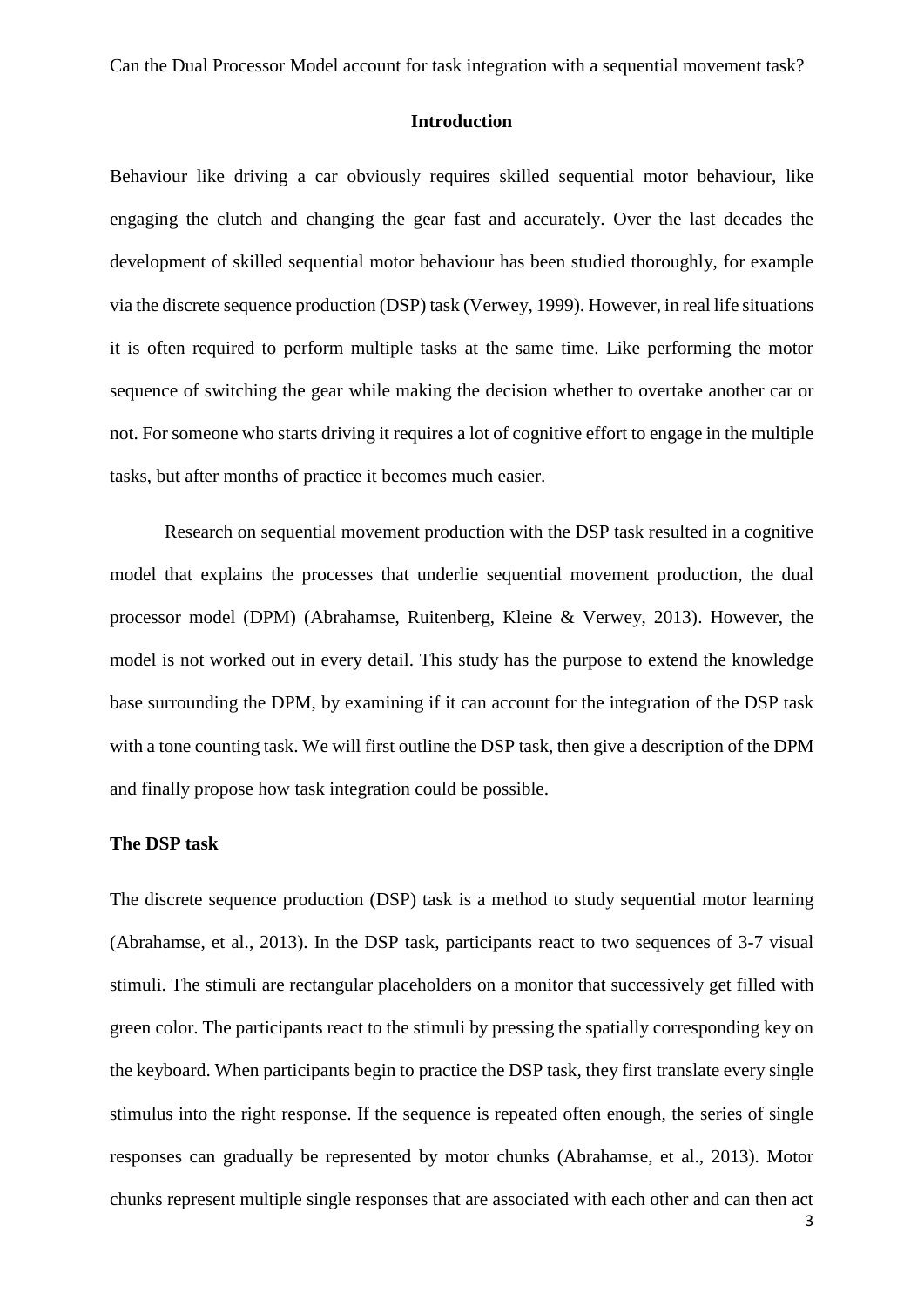as one single response (Abrahamse, et al., 2013). A typical phenomenon that can be observed in the DSP task is a relatively slow first key press. The point in time when the first stimulus is presented and processed is referred to as the *initiation* of the sequence. During the initiation participants select and prepare the sequence. This leads to the slower reaction times (RTs) of the first key press. The key presses that follow initiation are only affected by execution processes and not by higher order cognition. They are referred to as *execution* key-presses and are relatively fast (Abrahamse, et al., 2013). Because of the limited number of responses that can be represented by a single motor chunk, sequences that involve 6 or more stimuli trigger the segmentation of the whole sequence into two or more motor chunks. Due to practice, the discrete motor chunks become associated and one motor chunk primes the next one. This leads to a rapid transition from one motor chunk to another, what is referred to as *concatenation*. The point of transition, the *concatenation point*, is typically observed halfway through the sequence. The concatenation point is indicated by a key press with slower RTs, however with ongoing practice the concatenation point gets faster (Abrahamse, et al., 2013).

# **The Dual Processor Model**

Various observations from the DSP task led to the development of the dual processor model (DPM), proposed by Verwey (2001). The DPM is a cognitive model to explain discrete sequential motor behavior. In the present study, we refer to a more recent version of the DPM, which was introduced by Abrahamse, et al. (2013). The DPM assumes that two distinct processors are responsible for the execution of discrete movement sequences i.e., the cognitive processor and the motor processor. When participants begin to practice the DSP task, they first translate every single stimulus into the correct response and this is assumed to be done by the cognitive processor. When the single stimuli become represented by motor chunks, the cognitive processor is only needed during the sequence initiation. Once the cognitive processor selected the right motor chunks and loaded them into the motor buffer, the motor processor can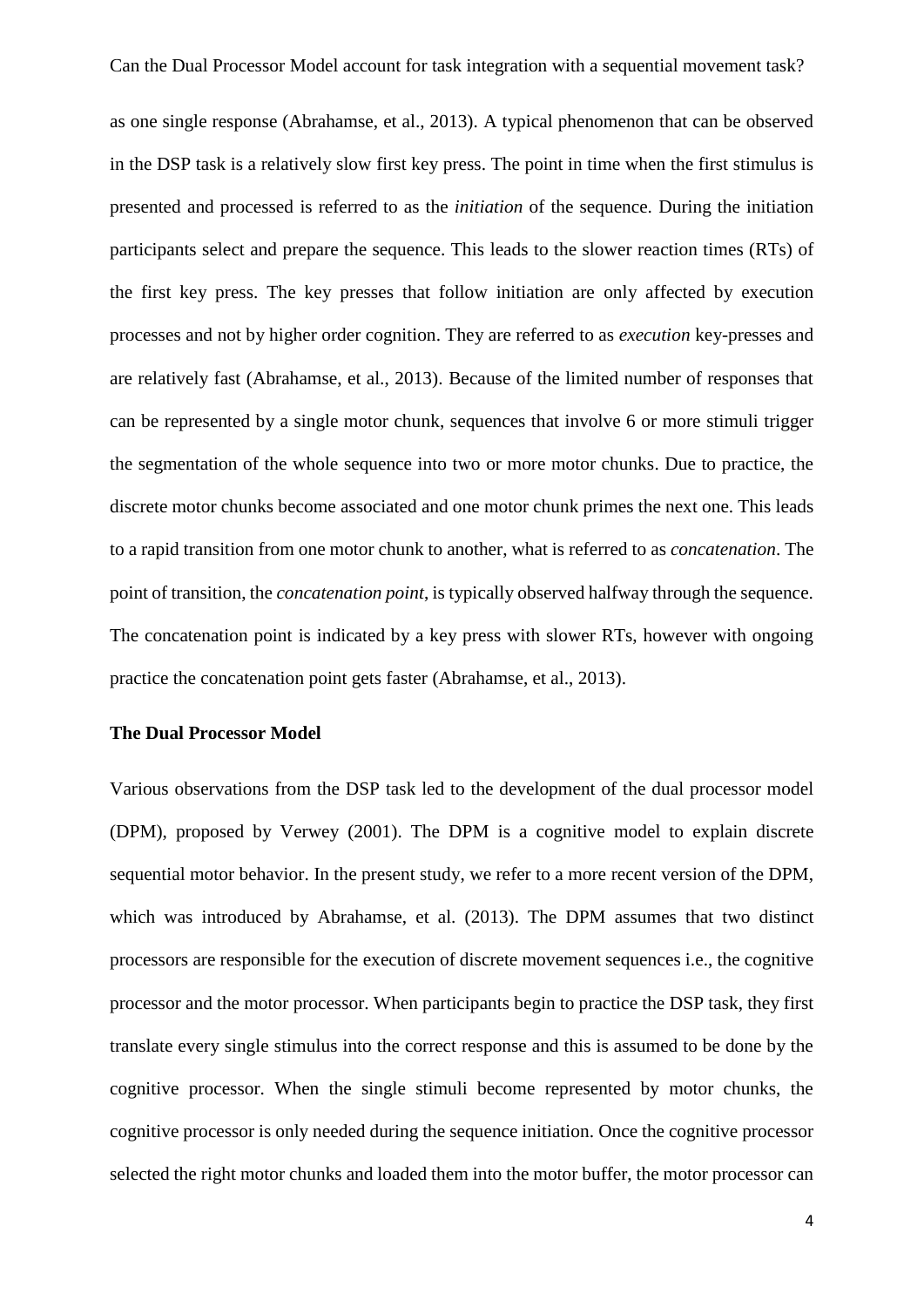Can the Dual Processor Model account for task integration with a sequential movement task? execute the sequence. One can consider the sequence execution to be automatic in the sense that once the right sequence is selected, the execution requires no further cognitive guidance (Verwey, Abrahamse, De Kleine, & Ruitenberg, 2014).

The DPM assumes three processing modes. In the beginning of the task, when novel stimuli are presented and every single stimulus is translated, participants are said to operate in the *reaction mode*. With ongoing practice, one stimulus primes the next, this is referred to as the *associative mode*. When sequence execution relies on motor chunks, participants are performing in the *chunking mode* (Verwey, & Abrahamse, 2012). When participants perform sequence execution in the chunking mode, the cognitive processor is not needed anymore, once the right motor chunk has been selected. However, the cognitive processor can still contribute to sequence execution. The two execution modes run in parallel and sometimes the cognitive processor is faster than the motor processor. Therefore, the processors are said to "race" for the execution of each single response (Abrahamse, et al., 2013).

# **Task Integration**

Verwey, et. al (2014) showed that adding a second cognitive task to the DSP task slowed down the overall reaction times. For the second task a tone counting task was chosen because it was assumed to use cognitive processor resources. Further, interference of the tone counting with motor sequence execution at the perceptual level was assumed to be unlikely (Verwey, et al., 2014). The study showed a slowing of overall reaction times when the tone counting task was introduced. This slowing was explained by the notion that the cognitive processor could not contribute to the race with the motor processor anymore, because of the second cognitive task. The findings show that the processor involved in the counting task is the same as the cognitive processor proposed in the DPM model (Verwey, et al., 2014). In the Verwey et al. (2014) study, the dual task situation was a novel situation in the test phase and not practiced before, this leaves room for the question if task integration would be possible if it would be extensively practiced.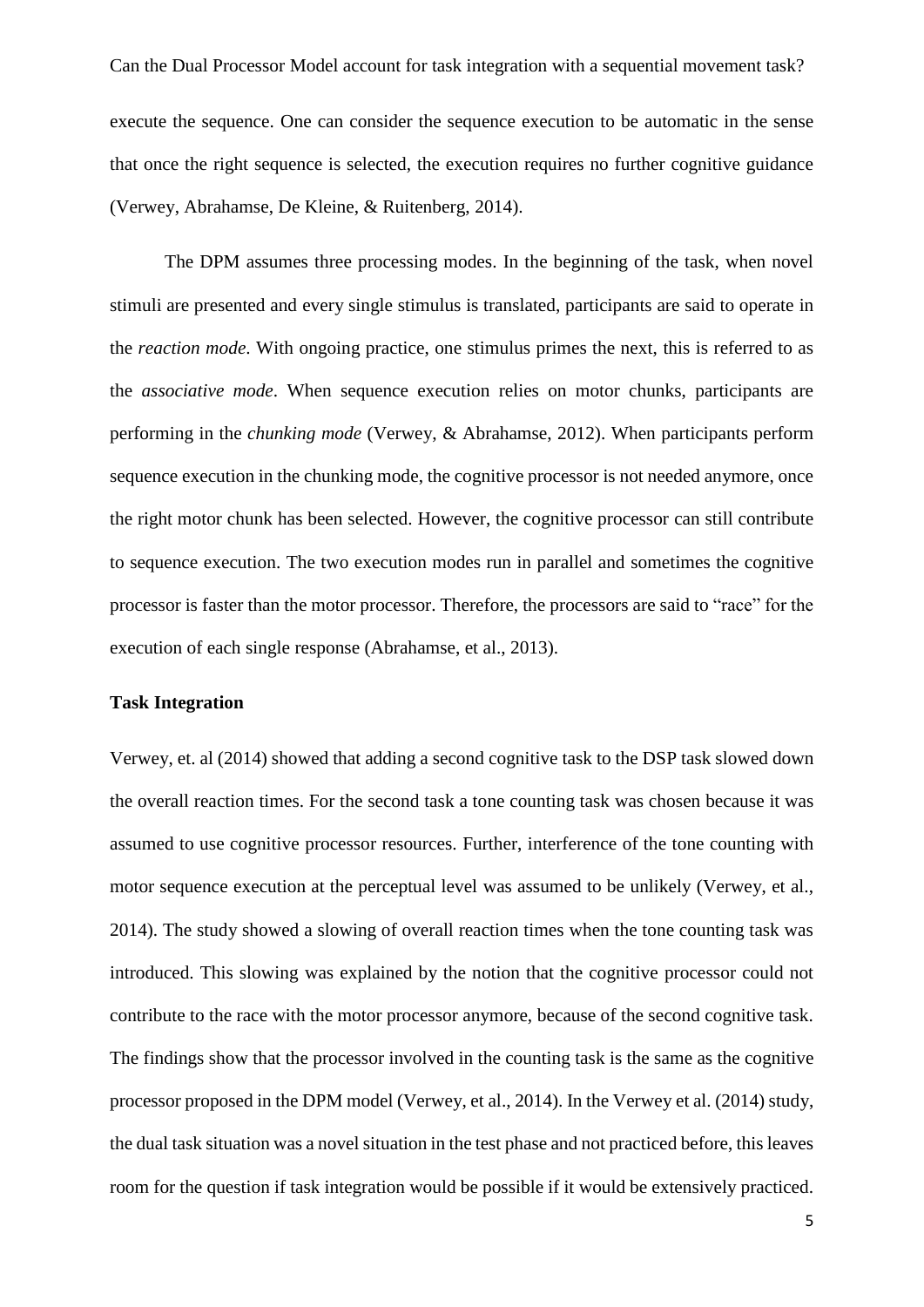Extensive practice is associated with the development of cognitive representations that organize action (Land, Volchenkov, Bläsing & Schack, 2013). These representations can be highly task specific. The representation of grasping movements for example involves exteroceptive effects like auditory feedback (Land, et al., 2013). Similarly, the tone counting task and the discrete sequence production task could be integrated with practice into a single task specific cognitive representation. Ruthruff, Van Selst, Johnston, & Remington (2006) define efficient task integration as a re-organization "[…] of two tasks into a single super-task, thus eliminating resource competition." (p. 126). Combining the notions of Land et. al (2013) and Ruthruff et al. (2006) we define task integration as the re-organization of two cognitive task representations into one single cognitive representation. This integrated representation is assumed to be task specific, to eliminate dual task interference and to require extensive practice to develop.

This leads to our main hypothesis that the sequence execution task and the tone counting task integrate with practice into a single task specific representation. We therefore expect to observe task interference under changed task conditions. This task interference can be measured as slower reaction times in the novel task conditions (i.e., Tp3 and no-tone), compared to the practiced task condition (i.e., Tp5). In the Tp3 condition, the tone will be presented simultaneously with the third stimulus. We therefore hypothesize that especially the third key press will be affected by task interference. We thus expect slower reaction times of the third key presses in the Tp3 condition, compared to the reaction times of the third key presses in the Tp5 condition.

To test the hypotheses an experiment was conducted, in which the participants performed a modified version of the above explained DSP task. The modified version included a second task, the tone counting task. During the practice phase, the experimental group executed two keying sequences and counted and identified tones, that were given simultaneously with the fifth stimulus. The control group ignored the tones and were only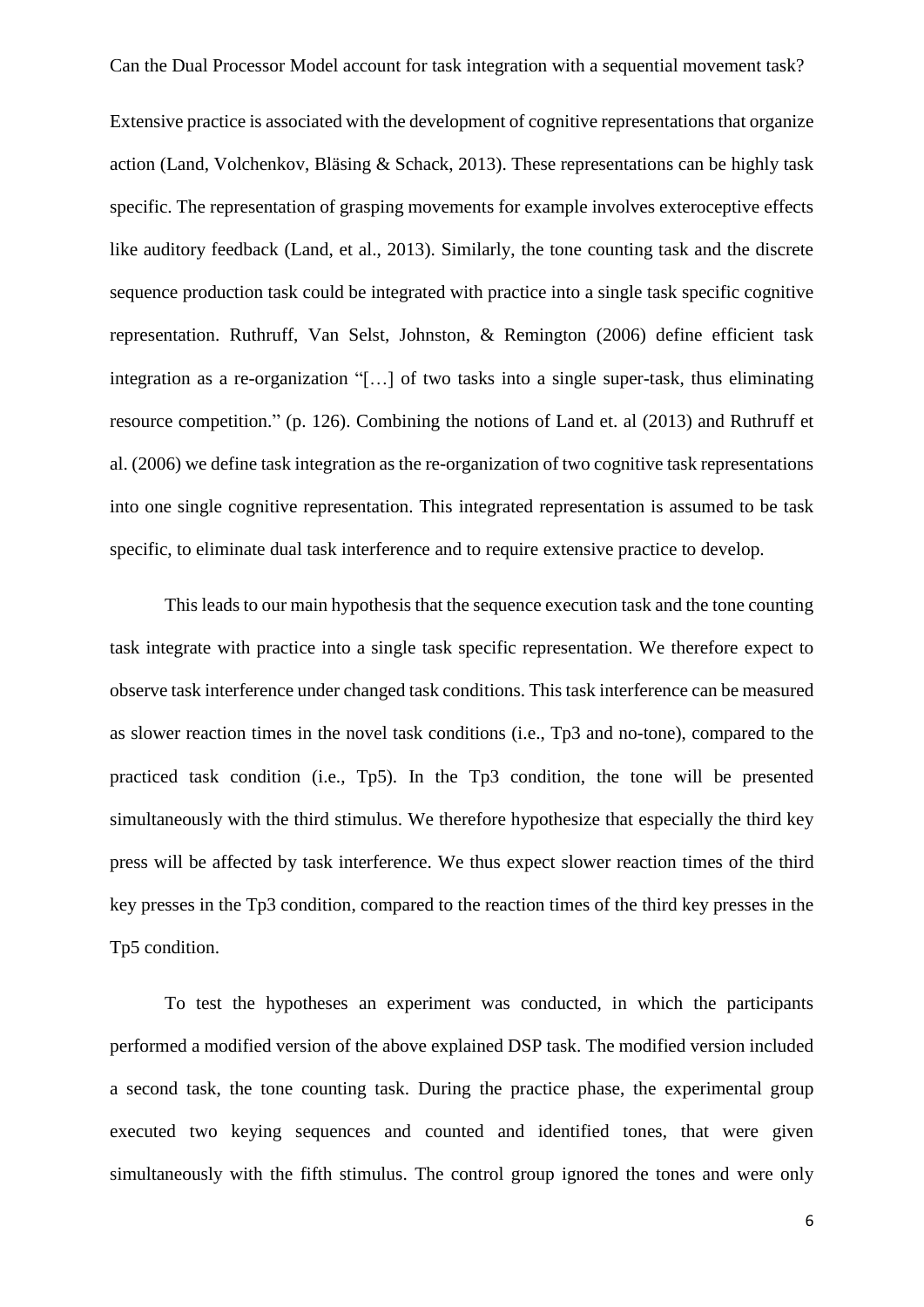Can the Dual Processor Model account for task integration with a sequential movement task? focused on the key pressing aspect of the task. In the test phase, both groups were tested in three conditions: no-tone, tone at position 3 (Tp3) and tone at position 5 (Tp5).

# **Methods**

# **Participants**

The participants were students at the University of Twente. They took part in the experiment in exchange for course credits. From the 24 participants 17 were female and 7 were male. The participants were aged between 18 and 27 with an average age of 20. All participants had a normal vision or glasses, normal motor function and no impaired hearing.

#### **Materials**

The experiment took place under laboratory conditions in a small (ca.5 m²) cubicle. The participants were seated about 50 cm in front of the desk and the window shade was largely closed. The task was programmed with the E-Prime 2.0 software. The software also gathered and organized the data of each participant in corresponding data files. The task ran on a Dell™ OptiPlex™ 9010 computer with Windows 7. Unnecessary Windows background processes where shut down to improve the reliability of the measurement. The monitor on which the stimuli were presented, was a LG Flatron<sup>™</sup> E2210 (LCD) and a Dell™ KB212-B keyboard was used. A Sennheiser™ PC 3 Chat headphone was used for the tone counting.

#### **Task**

The task was a modified version of the discrete sequence production (DSP) task. It was a stimulus-response reaction time task. The stimuli involved filling one of 4 rectangular placeholders (0.9 x 0.9 cm) with green color. The placeholders were presented in a horizontal row. There were 0,7 cm gaps between the placeholders to increase stimulus response compatibility with the keys. If one placeholder was filled, the participants responded by pressing the spatially corresponding key on the keyboard. The corresponding keys were C, V,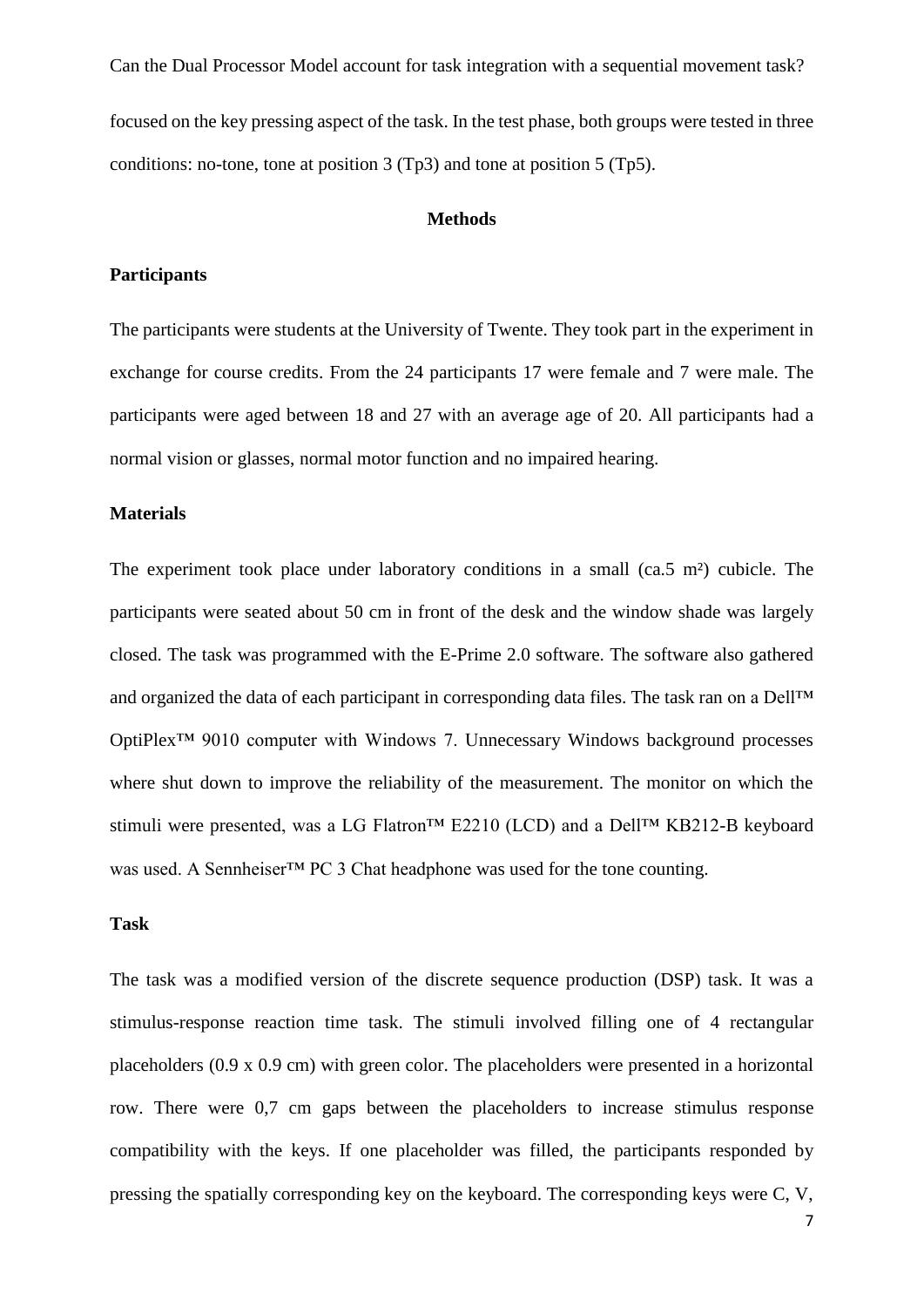B, N and the participants put their middle and index fingers of the left hand on C and V and their index and middle fingers of the right hand on B and N, respectively. If the participants pressed the correct key, the placeholder became white again and the second stimulus appeared, i.e., another placeholder was filled in green. If a participant pressed the wrong key the word "error" appeared above the placeholder for 2000 ms. If a participant responded too slow the words "waited too long" appeared above the placeholder. There were two sequences of seven key presses to be learned. The two key press sequences remained the same throughout the 7 blocks for the same participant, but they varied across participants to counterbalance finger specific and spatial effects.

The secondary task involved identifying and counting tones. The tones occurred simultaneously with the fifth stimulus and either were low-pitched (440 hz) or high-pitched (698 hz). The participants heard the tones via a headphone and had to count the low-pitched tones. At the end of each block, they typed in the number of tones in a screen window that popped up. The first six blocks were practice blocks, they consisted of 240 trials i.e., sequences and it took the participants about 22 minutes in average to finish each block. When the first half of a practice block was finished, there was a short pause of 15 seconds. One half of the participants got the instruction to count the low-pitched tones, the other half had to ignore the tones. The seventh block was the test block. It was sub-divided in three relatively short subblocks with 48 trials per block. The sub-blocks differed from the practice blocks with respect to the tone counting task. In the Tp3 condition the tones were given simultaneously with the third stimulus, in the no-tone condition the tones were absent and in the Tp5 condition the tones were presented simultaneously with the fifth stimulus. The keying sequences were the same as in the practice Blocks.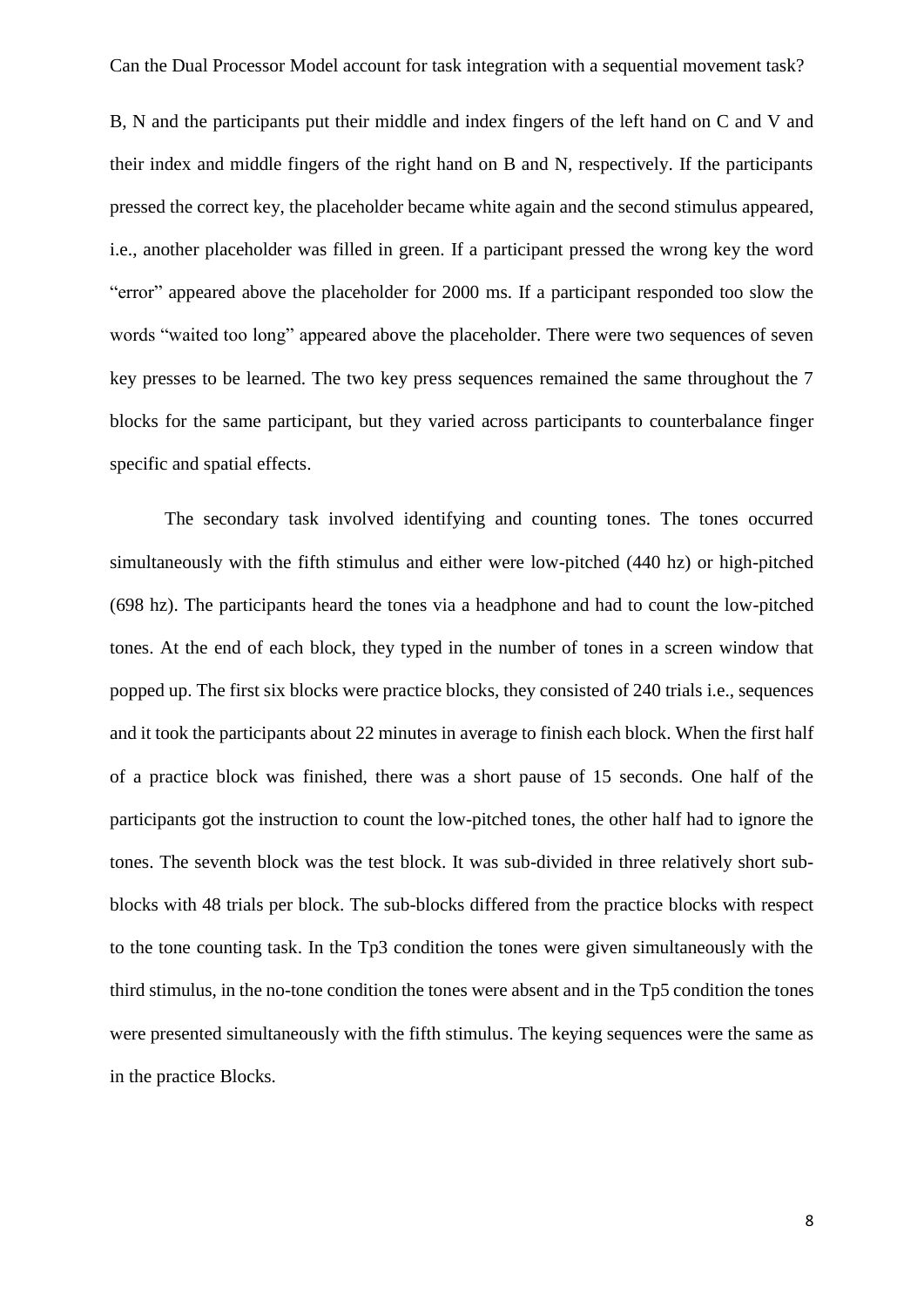# **Procedure**

When the participants entered the lab, they got a verbal instruction about the experiment. The instruction was printed on paper. Afterwards, the participants signed an informed consent. When the experimenter started the first practice block, an instruction of the task was shown on the screen. The instruction specified the verbal instruction of the experimenter, the participants read which fingers they were supposed to rest on which keys and they listened to a high pitched and low-pitched example tone. The experiment consisted of six practice blocks and a seventh test block. After each practice block, there was a pause of 4 minutes. During the pause the average reaction time, the percentage of wrong key presses (error rate) and the number of counting errors was shown on screen. It was allowed for participants to stand up and walk around in the room during the pause. After the pause, the experimenter started the next block. The experiment ended after the test block. It took a total time of about 2,5-3 hours for a participant to pass through the whole experiment.

# **Results**

# **Practice phase**

To examine the development of sequencing skill we conducted a mixed ANOVA on RTs with a 2 (Group: count vs. ignore) x 6 (Block) x 2 (Pitch: high vs. low) x 7 (Key) design, with Group as between-subject factor. The ANOVA revealed a main effect for Block, *F*(5, 110) = 298.71, *p* < 0.001. As expected there was a decline in RTs from 425ms in block 1, over 295 ms in block 2, to 212 ms in block 6. Another main effect was found for Key, *F*(6, 132) = 90.76, *p* < 0.001. The first key press was about 200 ms slower than the other key presses and the fifth key press was 34 ms slower than the sixth key press. It also revealed a significant interaction between Block and Key,  $F(30, 660) = 20.1$ ,  $p < 0.001$ . This interaction indicates that improvement in terms of faster RTs differs across key presses.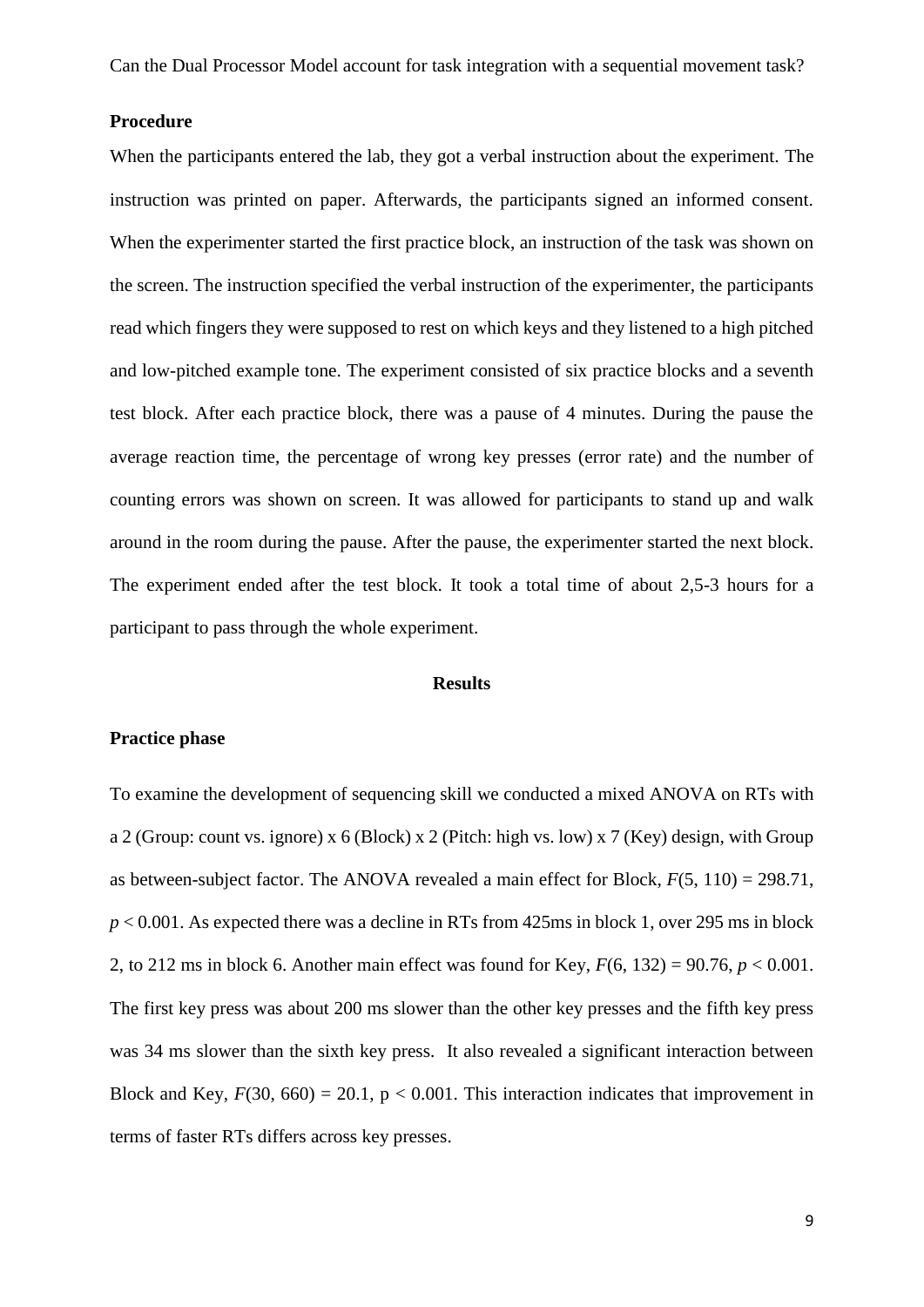To rule out the option that the observed effects are due to a speed-accuracy tradeoff a second mixed ANOVA with the above design was conducted for the arcsine transformed error proportion. The ANOVA revealed a main effect for Block *F*,  $(5, 110) = 4.53$ ,  $p = 0.001$ , however the observed increase was small (from 2.1% in block 1, over 2% in block 2, to 3% in block 6). A further main effect for Pitch was found,  $F(1, 22) = 9.95$ ,  $p = 0.005$ . However, the difference was small, the error percentage in the trials with the high-pitched tone was 2.4%, in the low-pitched tone trials it was 2.5%. The effect for Key was significant,  $F(6, 132) = 6.64$ , *p*  $< 0.001$ . The ANOVA further revealed an interaction between Block and Key,  $F(30, 660) =$ 3.2,  $p < 0.001$ .

# **Test phase**

To examine if task integration had occurred we conducted a mixed ANOVA with a 2 (Group: count vs. ignore) x 3 (Position: no-tone, Tp3, Tp5) x 7 (Key) design, in which Group was a between-subject variable. To be able to test all three levels of the variable Position, we excluded the variable Pitch. Therefore, only the data from the low-pitched trials were analyzed. Against our expectations no main effect for Position was found,  $F(2,44) = 2.75$ ,  $p = 0.075$ . However, post-hoc tests using the Bonferroni correction revealed that the difference between the no-tone and the Tp5 condition was significant  $p = 0.028$ . The mean RTs were 13 ms faster in the Tp5 condition. Further, a main effect for Key was found,  $F(6, 132) = 89.13$ ,  $p < 0.001$ . A post-hoc comparison revealed that the first key press was significantly ( $p < 0.001$ ) slower than all following key presses with mean differences from 235 ms to 283 ms. Furthermore, the sixth key press was significantly ( $p = 0.014$ ), 30 ms faster than the fifth key press, (see Figure 1).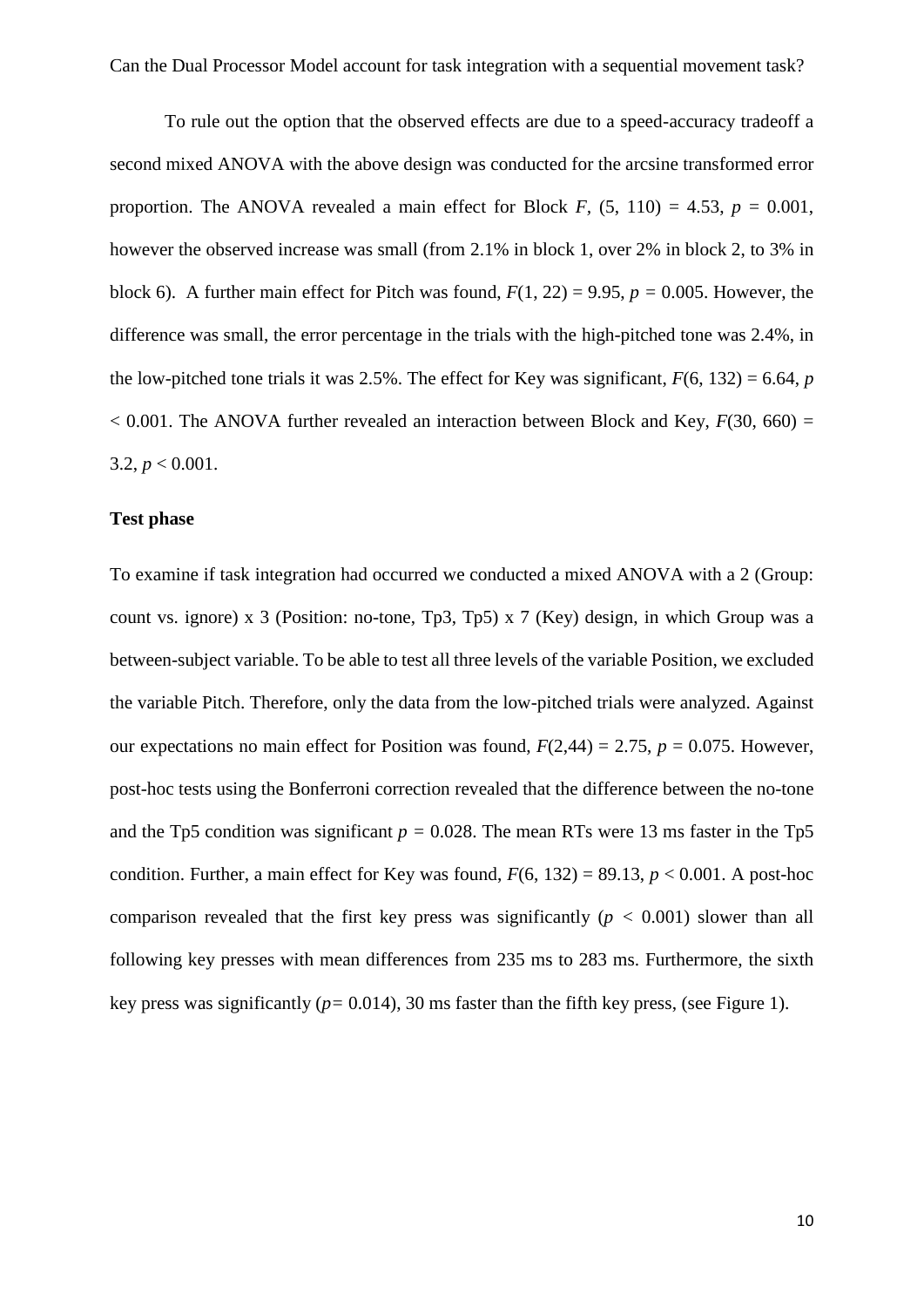

*Figure 1*. Mean reaction time per key in the test phase for three tone positions in the tone counting group.

To examine if task integration is observable at the third key press, we conducted three paired sample t-tests on Tp5 vs. Tp3, Tp5 vs. no-tone and Tp3 vs. no-tone. The t-tests compared average RTs of the third key presses of the low-pitched trials. The t-tests revealed that the notone condition is 36 ms slower than both, the Tp3 and the Tp5 condition,  $t(11)=2.79$ ,  $p=0.018$ and  $t(11)= 2.5$ ,  $p= 0.029$ , respectively. Against our expectations, no significant difference was found between the conditions Tp3 and Tp5,  $t(11)=0.14$ ,  $p=0.9$ 

To analyze the influence of the variable Pitch, we conducted an ANOVA with a 2 (Group: count vs. ignore) x 2 (Position: Tp3 vs. Tp5) x 2 (Pitch: high vs. low) x 7 (Key) design and Group as between-subject variable. The ANOVA revealed an interaction between Position and Pitch,  $F(1, 22) = 6.73$ ,  $p = 0.017$ . When the tone was high-pitched, the tone position had almost no influence on average RTs. When the tone was low-pitched, the tone position had more influence on average RTs (see Figure 2).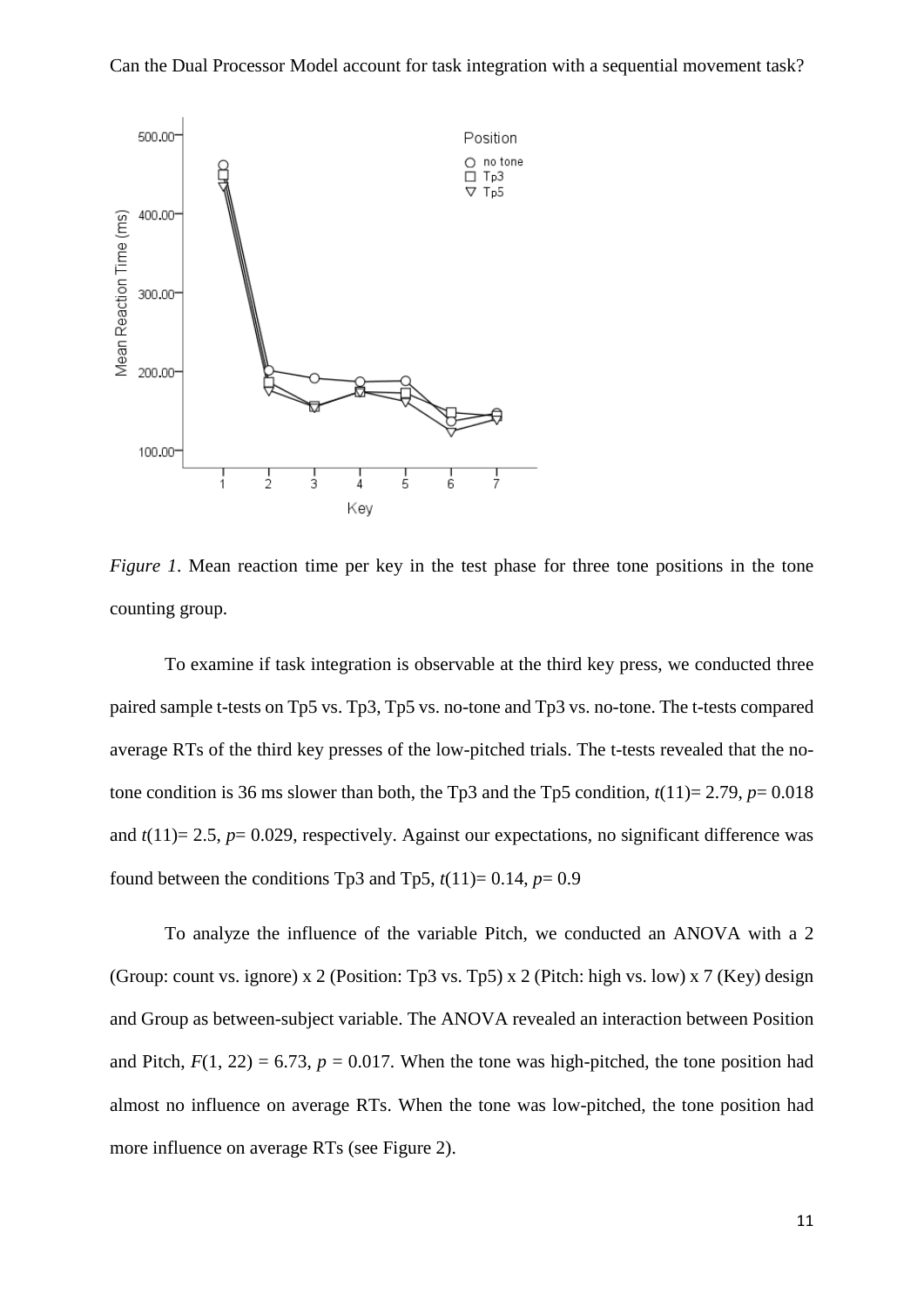

*Figure 2*. Mean reaction time per tone position, for high- and low-pitched tones in the tone counting group.

To analyze if the error proportions in the test phase differ across the three tone positions a mixed ANOVA on the arcsine square root transformed error proportions from the low-pitched trials was conducted. The ANOVA had a 2 (Group: count vs. ignore) x 3 (Position: no-tone, Tp3, Tp5) x 7 (Key) design, with Group as between-subject variable. Only the main effect of Key was significant,  $F(6, 132)=10.0, p < 0.001$ . To analyze if Pitch had an impact on the error proportions a mixed ANOVA on the transformed error proportions, with a 2 (Group: count vs. ignore) x 2 (tone position: tone at Tp3 vs. tone at Tp5) x 2 (Pitch: high vs. low) x7 (key) design, with Group as between-subject variable was performed. Again, there was only a significant effect for Key, *F*(6, 132) = 9.36, *p* <0.001.

### **Discussion**

# **Practice phase**

The present study had the objective to test whether it is possible to integrate the discrete sequence production task with a tone counting task. We proposed that it needs extensive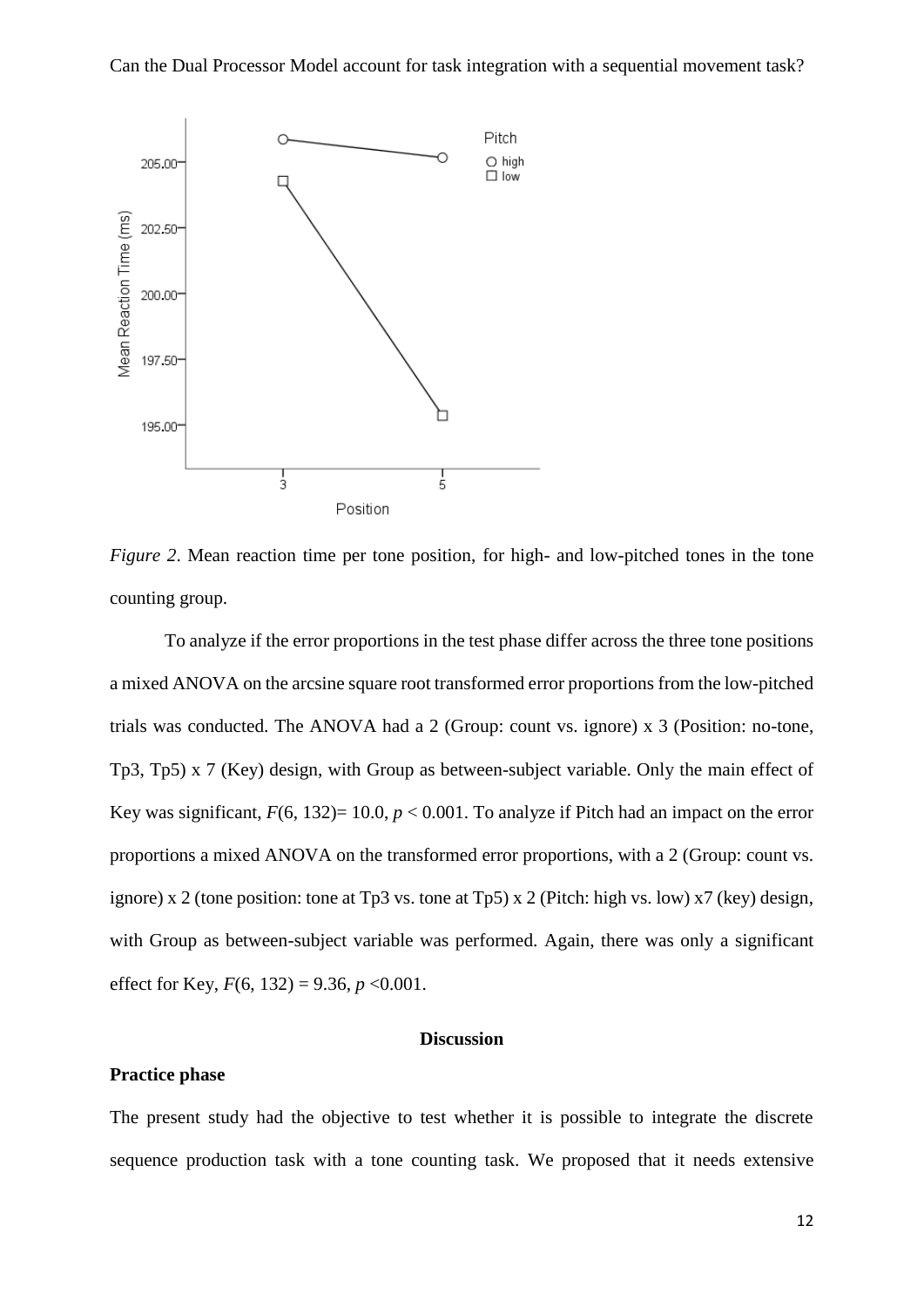practice for an integrated representation of the tone counting and motor task to develop (Land et. al, 2013). A consequence of extensive practice is the development of sequence skill (Abrahamse et. al, 2013). Therefore, we first wanted to asses if the participants have acquired sequence skill, to ensure that it was generally possible to develop the integrated representation. The results from the practice phase are indicating that the participants acquired sequence skill. This could be observed in a typical decline in RTs and furthermore by the typical slow first key press i.e., the initiation phase (Abrahamse et. Al, 2013), that was observed in all ANOVAS conducted. It is important to note, that no speed-accuracy tradeoff (Wickelgreen, 1977) was observed. There was only a marginal increase of 1% in error proportions. The acquired execution speed does not trade-off with a higher error proportion. We can conclude, that participants developed sequence skill and thus had sufficient practice to develop an integrated representation.

# **Test phase**

Our main hypothesis was that the sequence execution task and the tone counting task become integrated with practice. We therefore expected to observe task interference under novel task conditions. In the test phase, we introduced two novel task conditions. We expected overall slower reaction times in the Tp3 condition and the no-tone condition compared to the Tp5 condition. Against our expectations, the results indicate that task interference did not occur. When comparing the RTs in the low-pitched trials, requiring counting, for the independent variables Position and Key and the between-subject variable Task, no main effect for Position was found. This means that the RTs did not overall differ across the three tone positions and that there was no task interference. We can therefore conclude that the first hypothesis has to be rejected. No task interference was found in the Tp3 condition and therefore no task integration occurred.

We further hypothesized that, instead of several key presses that are affected by task interference, maybe only the key press that is paired with the novel tone is affected by task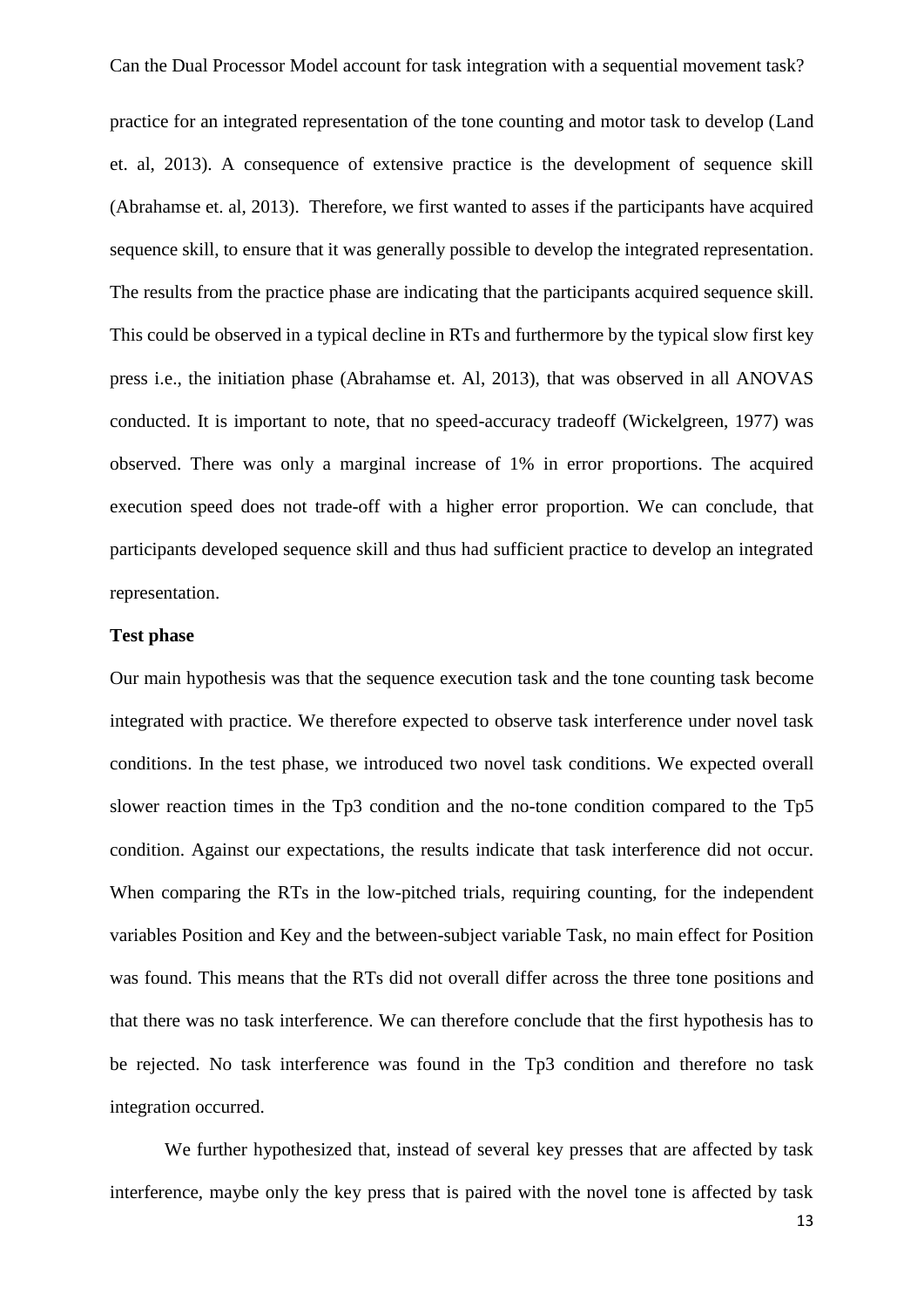interference. We thus expected slower average third key presses in the Tp3 condition compared to the Tp5 condition. The t-test revealed that there was no significant difference in RTs between Tp3 and Tp5. This is in line with the above-mentioned findings because it means that no task interference was observed at the third key press and thus no task integration occurred. Therefore, the second hypothesis has to be rejected too.

#### **Pitch, Position interaction**

The results revealed an interaction between tone Pitch and tone Position, which contradicts the above discussed findings. The tone position had more influence on RTs in the low-pitched tones, which were to be counted during the practice phase, compared to the high-pitched tones, which were not to be counted. Figure 2 indicates that the key presses in the low pitched Tp5 condition were faster than the key presses in the low pitched Tp3 condition. Furthermore, the low-pitched trials were overall faster than the high-pitched trials. The findings would indicate that task interference occurred in the Tp3 condition and further that the performance was better under dual task compared to single task conditions. Consequently, we could assume that task integration took place.

Verwey, Groen, & Wright (2016) assume that various representations could underlie sequence skill. The representations could develop at different processing levels and can involve various codes. Thus, maybe an integrated representation of the DSP and the tone counting task developed during early practice. But it did not contribute to sequence execution anymore after extensive practice because other representations like the motor chunks won the race for sequence execution. This also means that the observed interaction effect could become stronger when the practice phase is short. However, the main effects for tone pitch and tone position both were non-significant and the differences in RTs we found in this study are relatively small, less than 10ms (see Figure 2). In the light of the other findings we do not interpret this finding as an indication for task integration.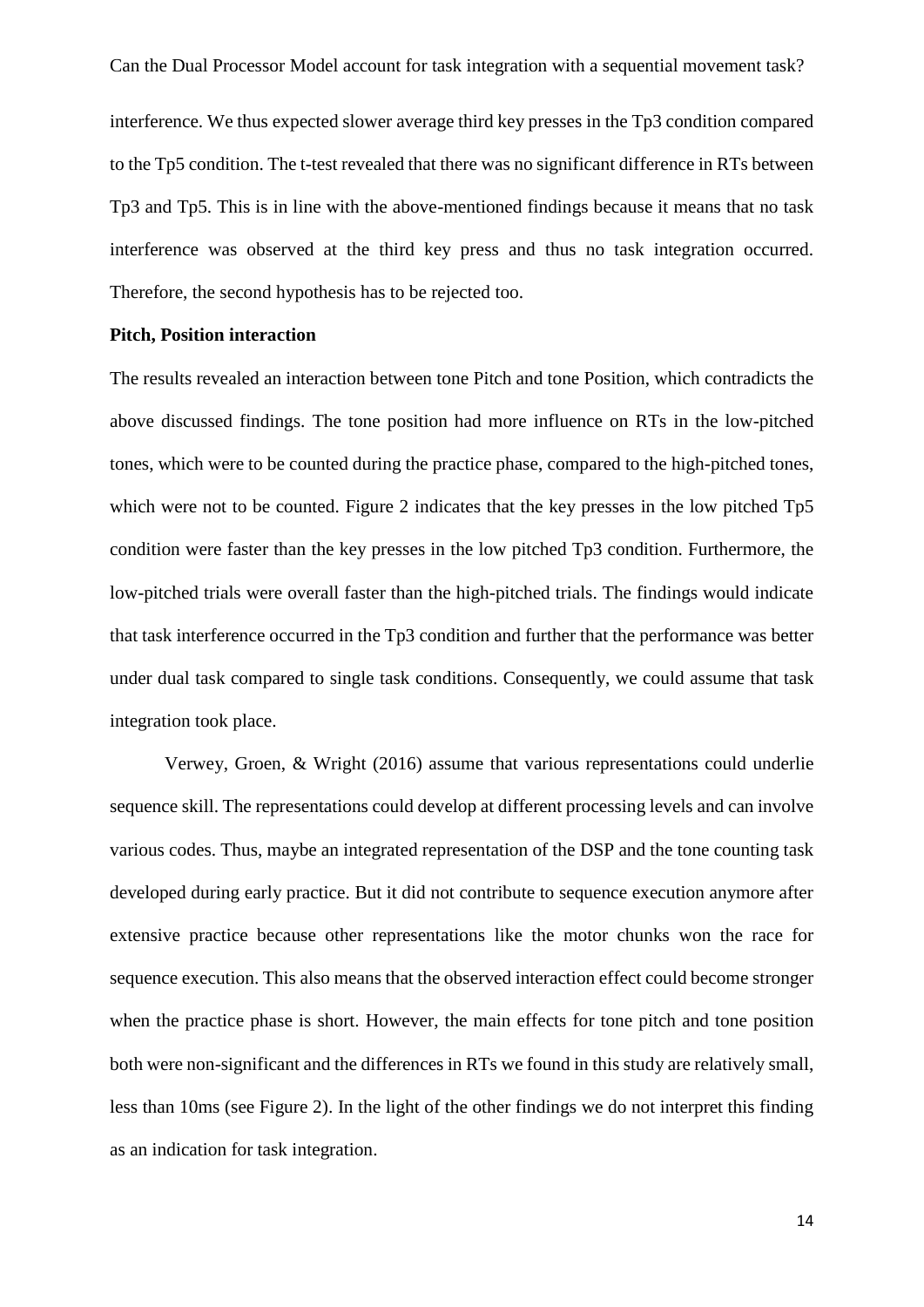# **No-tone slower than tone at Tp5**

Eventually, the results revealed an observation that was not anticipated. A post hoc comparison in the test phase revealed that the overall RTs were slightly but significantly slower in the notone position, compared to the Tp5 condition. In line with this, the t-test for the third key press revealed that the RTs in the no-tone condition were significantly slower than the RTs in the Tp3 and Tp5 condition. This observation raises the question how it is possible that task interference was observed in the no-tone condition, while it was not observed in the Tp3 condition.

One could argue that due to the absence of the extra cognitive load that the tone counting task requires, the RTs should be faster in the no-tone condition compared to Tp5. Because the cognitive processor can contribute to the race with the motor processor again. But the opposite was observed, so maybe there was some sort of integration of the tone counting task and the DSP task, but not as task specific as we initially defined it. Ruitenberg, Abrahamse, De Kleine, & Verwey (2012a) showed that the cognitive processor is very sensitive to changes in the task context. Maybe due to the relative long (about 2 hours) practice, the participants associated the DSP task with the tone, a context dependency developed and the absence of the tone led to interference. On the other hand, Ruitenberg, De Kleine, Van der Lubbe, Verwey, & Abrahamse (2012b) observed that changing of contextual cues indeed has detrimental influence on the performance of a motor sequence, but the removal of contextual cues has not. Moreover, the effect of context dependence decreases after extensive practice (Ruitenberg, et al., 2012b).

Another explanation could be that the tone counting task was not executed by the cognitive processor of the DPM. Maybe a third processor was accountable for the counting task and the cognitive processor could contribute to the race with the motor processor. This could explain why there was no significant difference in RTs observed between the tone counting and the ignore tone group. This hypothesis would support Verwey´s (2014) notion that the cognitive processor not always behave like a unified processor, but that it can distribute processing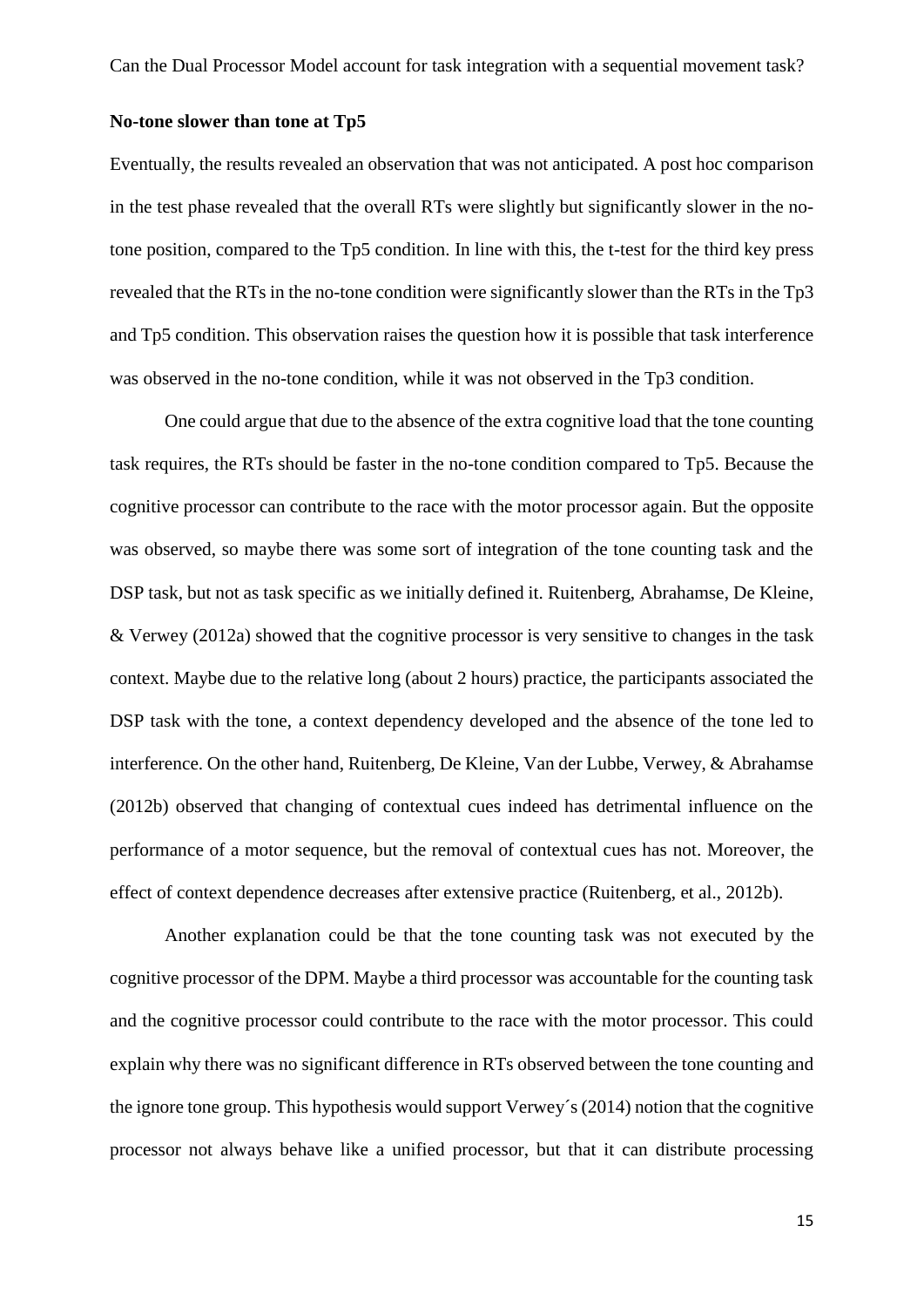Can the Dual Processor Model account for task integration with a sequential movement task? recourses between different tasks, that run in parallel. In this sense, we did not observe task integration, but improved dual task automation.

Ruthruff, et. al (2006), supports this view. Thy showed that dual task practice did not result in an effectively integrated super-task, but instead some participants were able to automate both tasks. Maybe the cognitive processor just uncoupled a processing unit and that unit got better in counting or even automated counting. But it did not matter if the tone was presented at Tp3 or Tp5. However, removal of the tone led to interference and slowed down overall task performance, maybe because the extensive practice phase led to an automatization of the counting task. Future research could try to answer if this explanation is true and if so, aim to understand how the cognitive processor distributes its processing resources between different tasks and how the processing units interact.

### **Conclusion**

We can state that we were not able to demonstrate task integration in terms of a shared single cognitive representation of the DSP and a tone counting task. Because there was no significant difference in RTs between the conditions Tp3 and Tp5 and thus no task interference was observed. The DPM can account for this finding by the notion that with extensive practice the motor processor can execute the sequence almost independently and the cognitive processor can just focus on the counting task and ignore the key sequence task. However, the observation that the tone-counting and the ignore-tone group did not differ in task performance led to the idea that the cognitive processor distributes its processing recourses between the keying and the tone counting task and that both processing units are relative independent. The observation of the interaction effect and the observation that the no-tone condition was significantly slower than the Tp5 condition should be addressed in future research.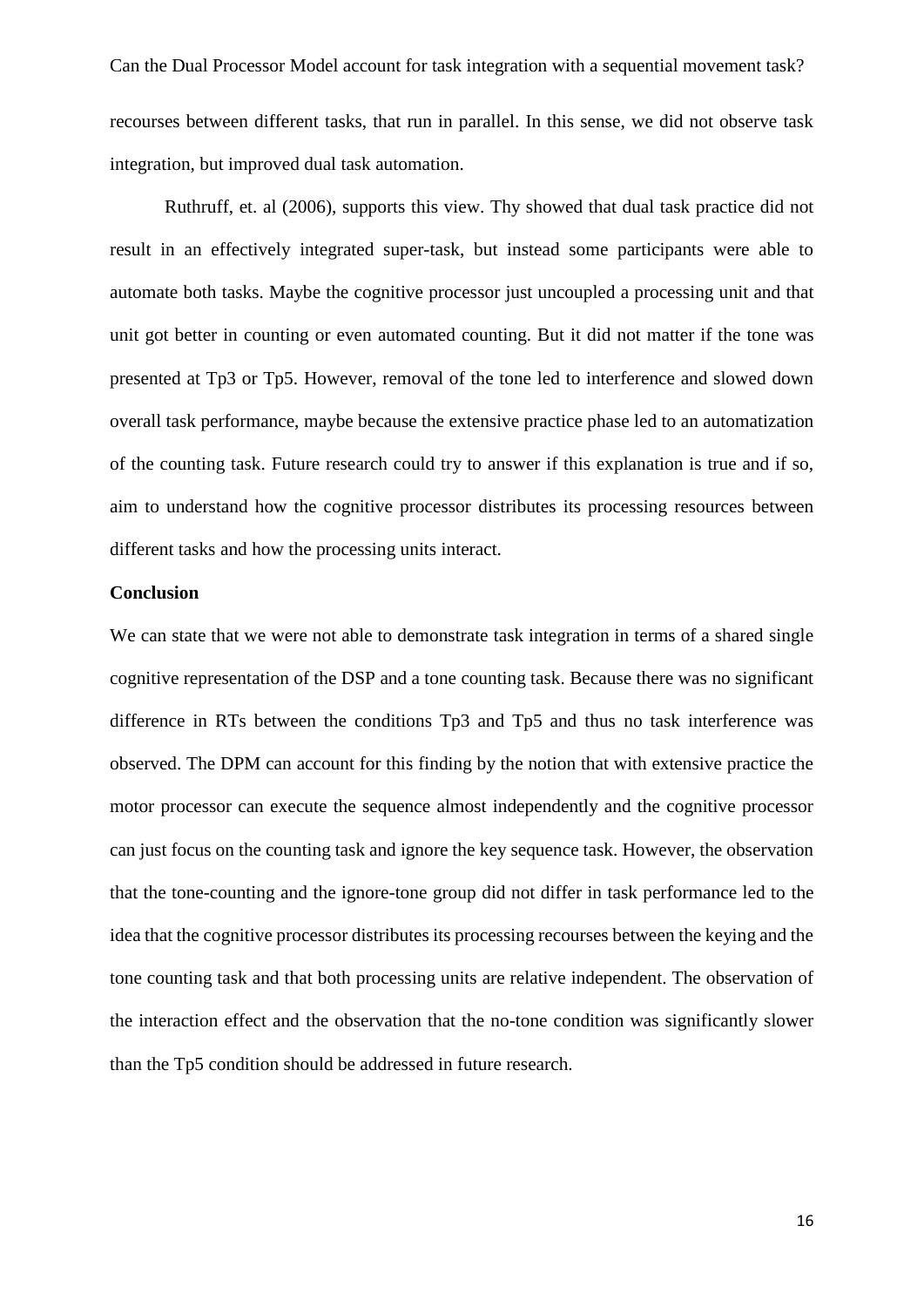## References

- Abrahamse, E. L., Ruitenberg, M. F. L., de Kleine, E., & Verwey, W. B. (2013). Control of automated behavior: insights from the discrete sequence production task. *Frontiers in Human Neuroscience, 7*(82), 1-16. DOI:10.3389/fnhum.2013.00082
- Land, W. M., Volchenkov, D., Blässing, B. E., & Schack, T. (2013). From action representation to action execution: exploring the links between cognitive and biomechanical levels of motor control. *Frontiers in Computational Neuroscience, 7*(127), 1-14. DOI:10.3389/fncom.2013.00127
- Ruitenberg, M.F., Abrahamse, E.L., De Kleine, E., Verwey, W. B. (2012a). Contextdependent motor skill: perceptual processing in memory-based sequence production. *Experimental Brain Research, 222*(1-2), 31-40. DOI:10.1007/s00221-012-3193-6
- Ruitenberg, M.F., De Kleine, E., Van der Lubbe, R. H. J., Verwey, W. B., & Abrahamse, E. L. (2012b). Context-dependent motor skill and the role of practice. *Psychological Research, 76*(6), 812-820. DOI:10.1007/s00426-011-0388-6
- Ruthruff, E., Van Selst, M., Johnston, J. C., & Remington, R. (2006). How does practice reduce dual-task interference: Integration, automatization, or just stage-shortening? *Psychological Research, 70*(2), 125-142. DOI:10.1007/s00426-004-0192-7
- Verwey, W. B. (2001). Concatenating familiar movement sequences: the versatile cognitive processor. *Acta Psychol*ogica, *106*(1-2), 69–95. DOI:10.1016/S0001-6918(00)00027-5
- Verwey, W.B. (1999). Evidence for a multistage model of practice in a sequential movement task. *Journal of Experimental Psychology Human Perception & Performance, 25*(6),1693–1708. DOI:10.1037/0096-1523.25.6.1693